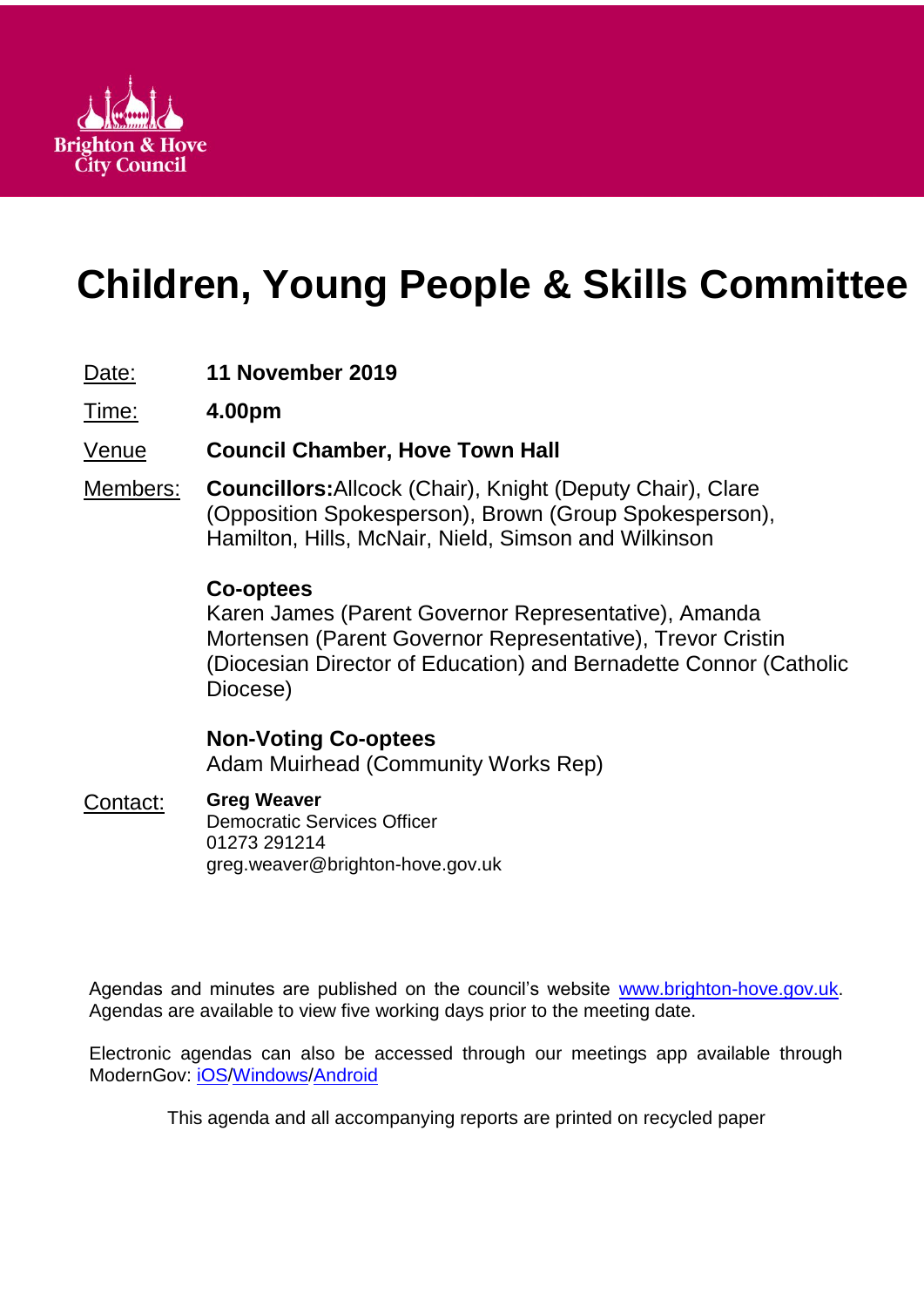#### **PART ONE Page**

#### **25 PROCEDURAL BUSINESS**

**(a) Declaration of Substitutes:** Where Councillors are unable to attend a meeting, a substitute Member from the same Political Group may attend, speak and vote in their place for that meeting.

#### **(b) Declarations of Interest:**

- (a) Disclosable pecuniary interests;
- (b) Any other interests required to be registered under the local code;
- (c) Any other general interest as a result of which a decision on the matter might reasonably be regarded as affecting you or a partner more than a majority of other people or businesses in the ward/s affected by the decision.

In each case, you need to declare

- (i) the item on the agenda the interest relates to;
- (ii) the nature of the interest; and
- (iii) whether it is a disclosable pecuniary interest or some other interest.

If unsure, Members should seek advice from the committee lawyer or administrator preferably before the meeting.

**(c) Exclusion of Press and Public:** To consider whether, in view of the nature of the business to be transacted, or the nature of the proceedings, the press and public should be excluded from the meeting when any of the following items are under consideration.

*NOTE: Any item appearing in Part Two of the Agenda states in its heading the category under which the information disclosed in the report is exempt from disclosure and therefore not available to the public.*

*A list and description of the exempt categories is available for public inspection at Brighton and Hove Town Halls.*

#### **26 MINUTES 9 - 22**

To consider the minutes of the meeting held on 16 September 2019 (copy attached)

#### **27 CHAIR'S COMMUNICATIONS**

#### **28 CALL OVER**

(a) All the agenda items will be read out at the meeting and Members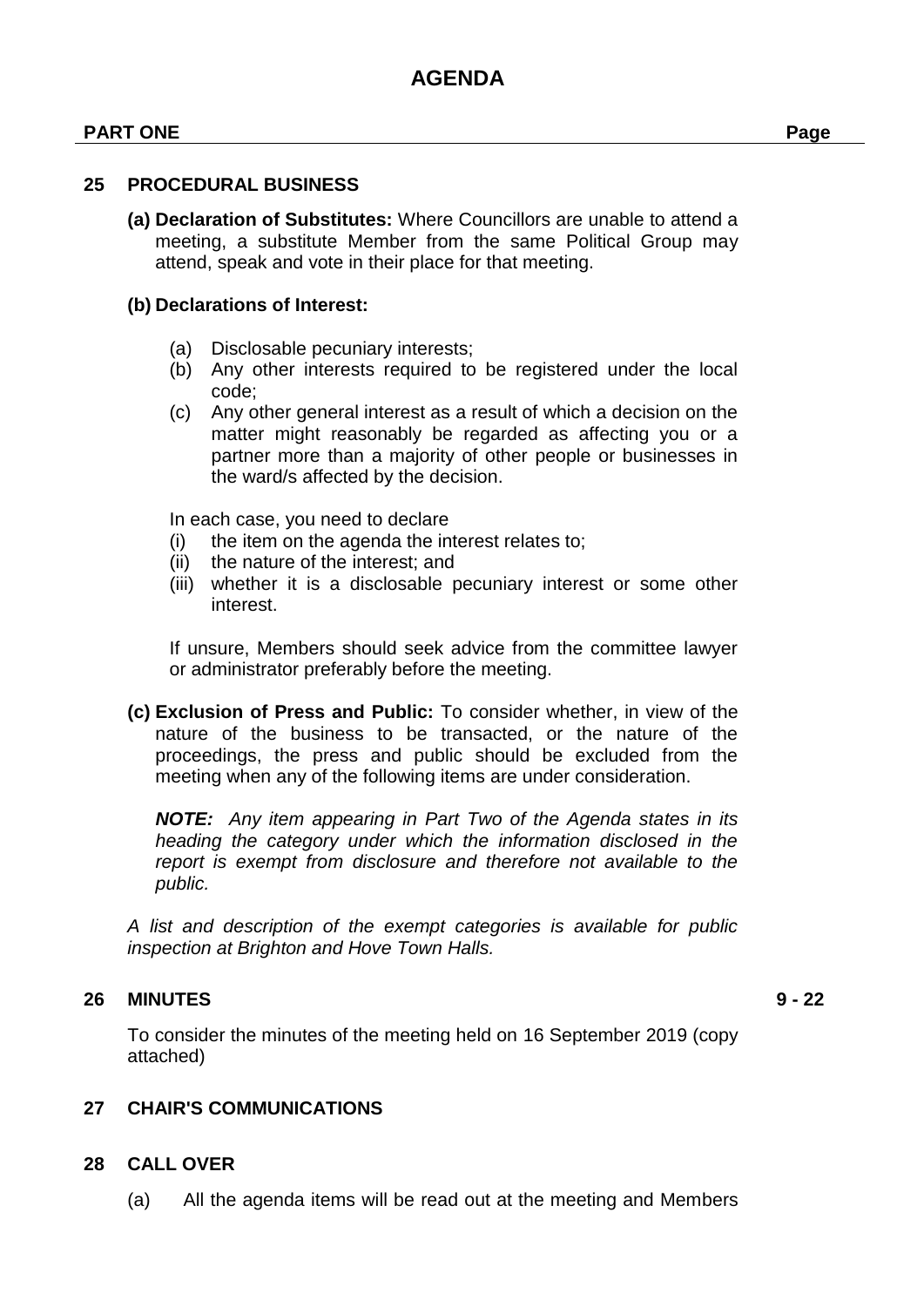invited to reserve the items for consideration.

(b) Those items not reserved will be taken as having been received and the reports' recommendations agreed.

#### **29 PUBLIC INVOLVEMENT 23 - 28**

To consider the following matters raised by members of the public:

- (a) **Petitions:** to receive any petitions presented to the full council or at the meeting itself;
- (b) **Written Questions:** to receive any questions submitted by the due date of 12 noon on the 5 November 2019;
- (c) **Deputations:** to receive any deputations submitted by the due date of 12 noon on the 5 November 2019.
	- (i) Home to School Transport or Students with Special Educational Needs and Disabilities (SEND)

#### **30 ITEMS REFERRED FROM COUNCIL 29 - 42**

To consider items referred from the last meeting of Full Council held on 24 October 2019

- **(1) (a) Deputation:** Home to School Transport for Students with Special Educational Needs & Disabilities (SEND) **(b) Notice of Motion:** Home to School Transport – Policy Panel
- **(2) Petition:** Give Kids the Right to Walk Safely to School in Brighton and Hove.

*Contact Officer: Mark Wall Tel: 01273 291006 Ward Affected: All Wards*

#### **31 MEMBER INVOLVEMENT 43 - 52**

To consider the following matters raised by Councillors:

- (a) **Written Questions:** to consider any written questions;
	- (i) **School Exclusions** Councillor Hills
	- (ii) **Holiday Hunger** Councillor Nield
	- (iii) **Bullying** Councillor Clare
- (b) **Letters:** to consider any letters;
	- (i) **Home To School Transport – External Review** Councillor Wares
	- (ii) **Schools Funding** Councillor
- (c) **Notices of Motion:** to consider any Notices of Motion submitted directly to the Committee.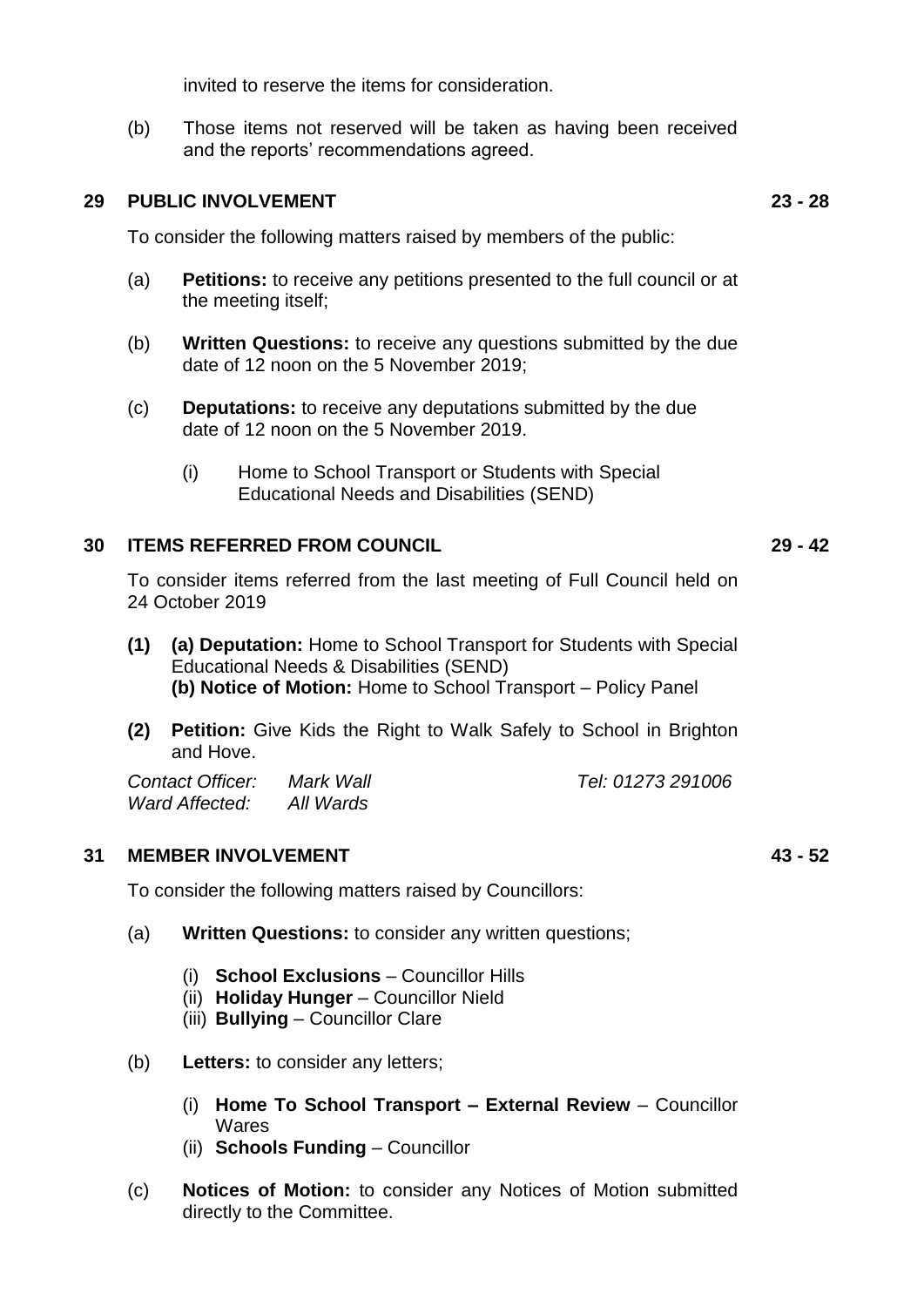|                 |                                                                                     | (ii) Make Your Mark - Proposed by Councillor Clare | (i) Sixth Form College Strikes - Proposed by Councillor Hills |             |
|-----------------|-------------------------------------------------------------------------------------|----------------------------------------------------|---------------------------------------------------------------|-------------|
|                 | Contact Officer:<br>Ward Affected:                                                  | <b>Greg Weaver</b><br>All Wards                    | Tel: 01273 291214                                             |             |
| 32              | <b>SCHOOL OFSTED PRESENTATION</b>                                                   |                                                    |                                                               | $53 - 58$   |
|                 | <b>Update on School Ofsted Inspections</b>                                          |                                                    |                                                               |             |
| 33              | STANDING ADVISORY COUNCIL FOR RELIGIOUS EDUCATION<br>(SACRE) ANNUAL REPORT          |                                                    |                                                               | $59 - 66$   |
|                 | Contact Officer: Sam Beal<br>Ward Affected: All Wards                               |                                                    | Tel: 01273 293533                                             |             |
| 34              | <b>SCHOOL ADMISSION ARRANGEMENTS 2021/22</b>                                        |                                                    |                                                               | $67 - 98$   |
|                 | <b>Contact Officer:</b> Richard Barker                                              |                                                    | Tel: 01273 290732                                             |             |
| 35 <sub>5</sub> | UPDATE ON JULY 2018 OFSTED ILACS ACTION PLAN                                        |                                                    |                                                               | $99 - 110$  |
|                 | <b>Contact Officer:</b> Deb Austin<br>Ward Affected: All Wards                      |                                                    | Tel: 01273 291407                                             |             |
| 36              | <b>MOULSECOOMB PRIMARY SCHOOL UPDATE</b>                                            |                                                    |                                                               | $111 - 116$ |
|                 | <b>Contact Officer:</b> Mark Storey<br>Ward Affected:                               | All Wards                                          | Tel: 1273 294271                                              |             |
| 37              | <b>RE-ORGANISATION OF SPECIAL EDUCATION IN THE CITY -</b><br><b>PROGRESS REPORT</b> |                                                    |                                                               | $117 - 122$ |
|                 | Contact Officer: Lisa Brown<br>Ward Affected: All Wards                             |                                                    | Tel: 01273 293568                                             |             |
|                 |                                                                                     |                                                    |                                                               |             |

#### **38 ITEMS REFERRED FOR COUNCIL**

To consider items to be submitted to the 19 December 2019

Council meeting for information.

*In accordance with Procedure Rule 24.3a, the Committee may determine that any item is to be included in its report to Council. In addition, any Group may specify one further item to be included by notifying the Chief Executive no later than 10am on the eighth working day before the Council meeting at which the report is to be made, or if the Committee meeting take place after this deadline, immediately at the conclusion of the Committee meeting*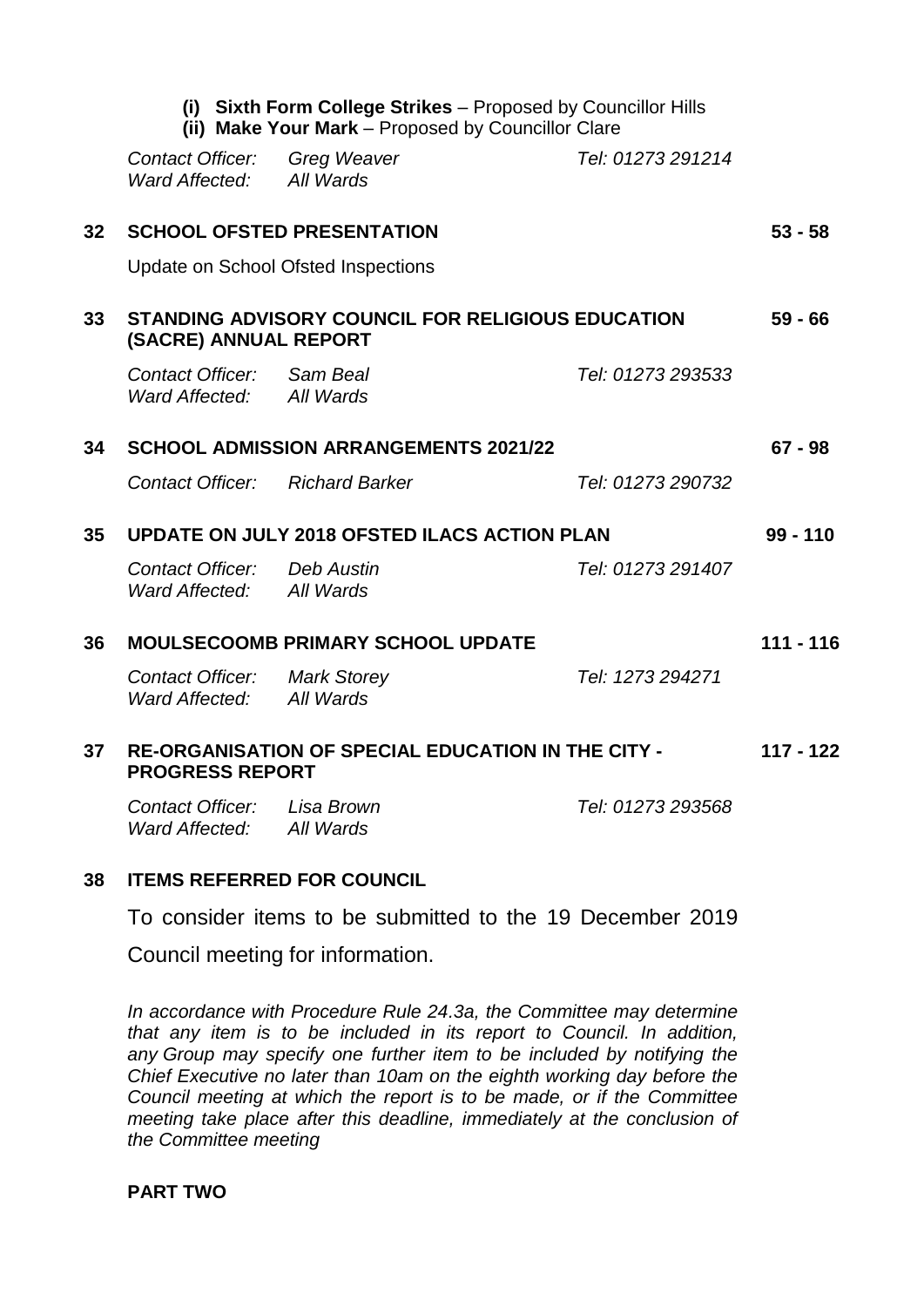#### **39 PART TWO MINUTES**

There are no Part Two minutes to be considered.

### **40 PART TWO PROCEEDINGS**

To consider whether those items listed in Part Two of the agenda should remain exempt from the press and public.